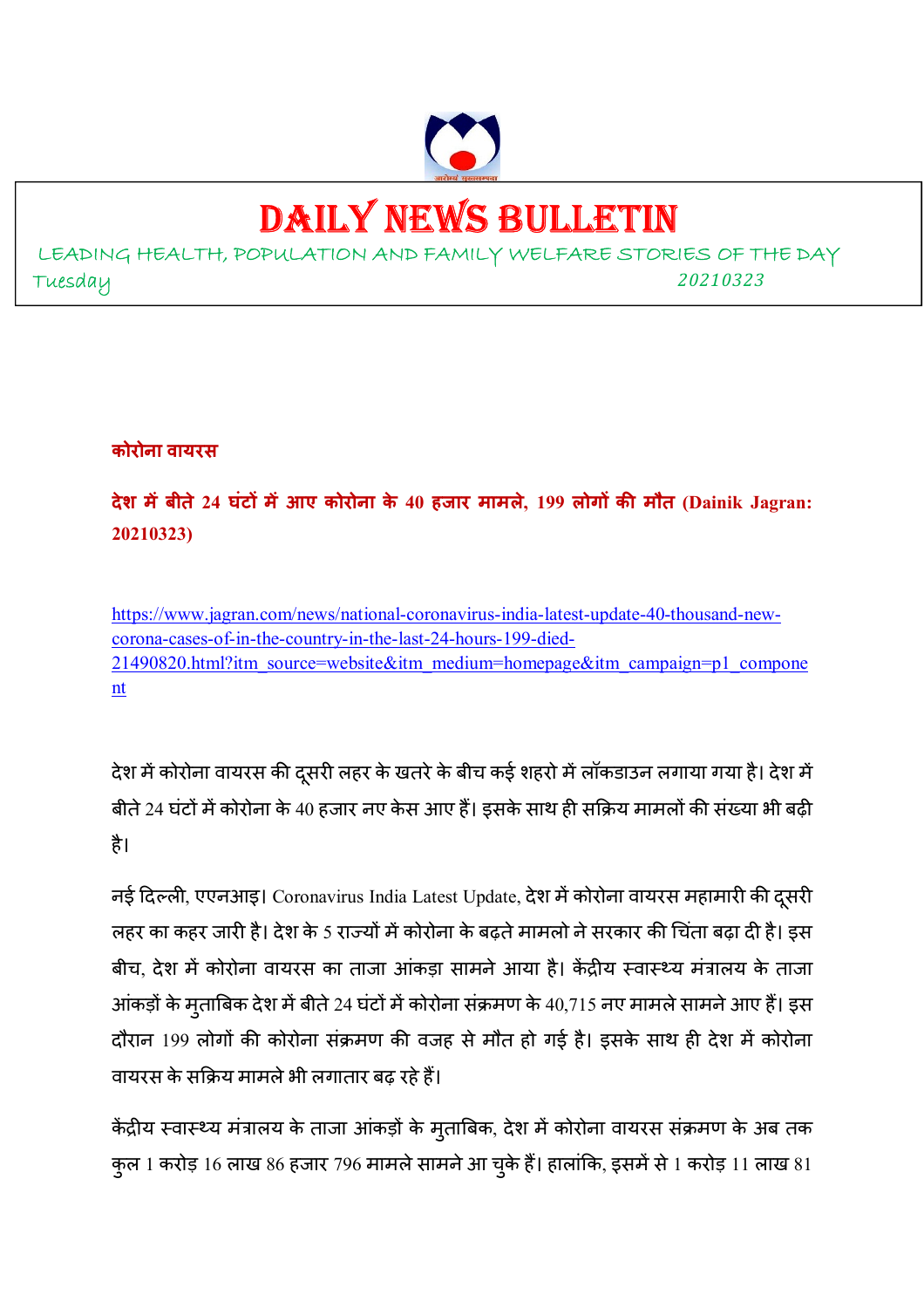हजार 253 लोग कोरोना संक्रमण से ठीक हो चुके हैं। देश में कोरोना के सक्रिय मामले बढ़कर 3 लाख  $45$  हजार 377 हो गए हैं। भारत में कोरोना से अब तक कुल 1 लाख 60 हजार 166 लोगों की मौत हो चुकी है।

#### कोरोना के सक्रिय मामले बढ़े

देश में एक बार फिर से कोरोना के सक्रिय मामले तेजी से बढ़ने लगे हैं। बीते 24 घंटों में देश में कोरोना के 10,731 सक्रिय मामले बढ़े हैं। इससे एक्टिव रेट की दर बढ़कर (2.96% हो गई है। देश की रिकवरी दर भी बढ़ रही है। बीते 24 घंटों में कोरोना से 29785 लोग ठीक हुए हैं। इससे रिकवरी रेट बढ़कर  $95.67%$  हो गई है। भारत की कोरोना मृत्यु दर फिलहाल 1.37% है।

#### **कोरोना वायरस (Hindustan: 20210323)**

https://epaper.livehindustan.com/imageview\_720684\_83868100\_4\_1\_23-03-2021\_3\_i\_1\_sf.html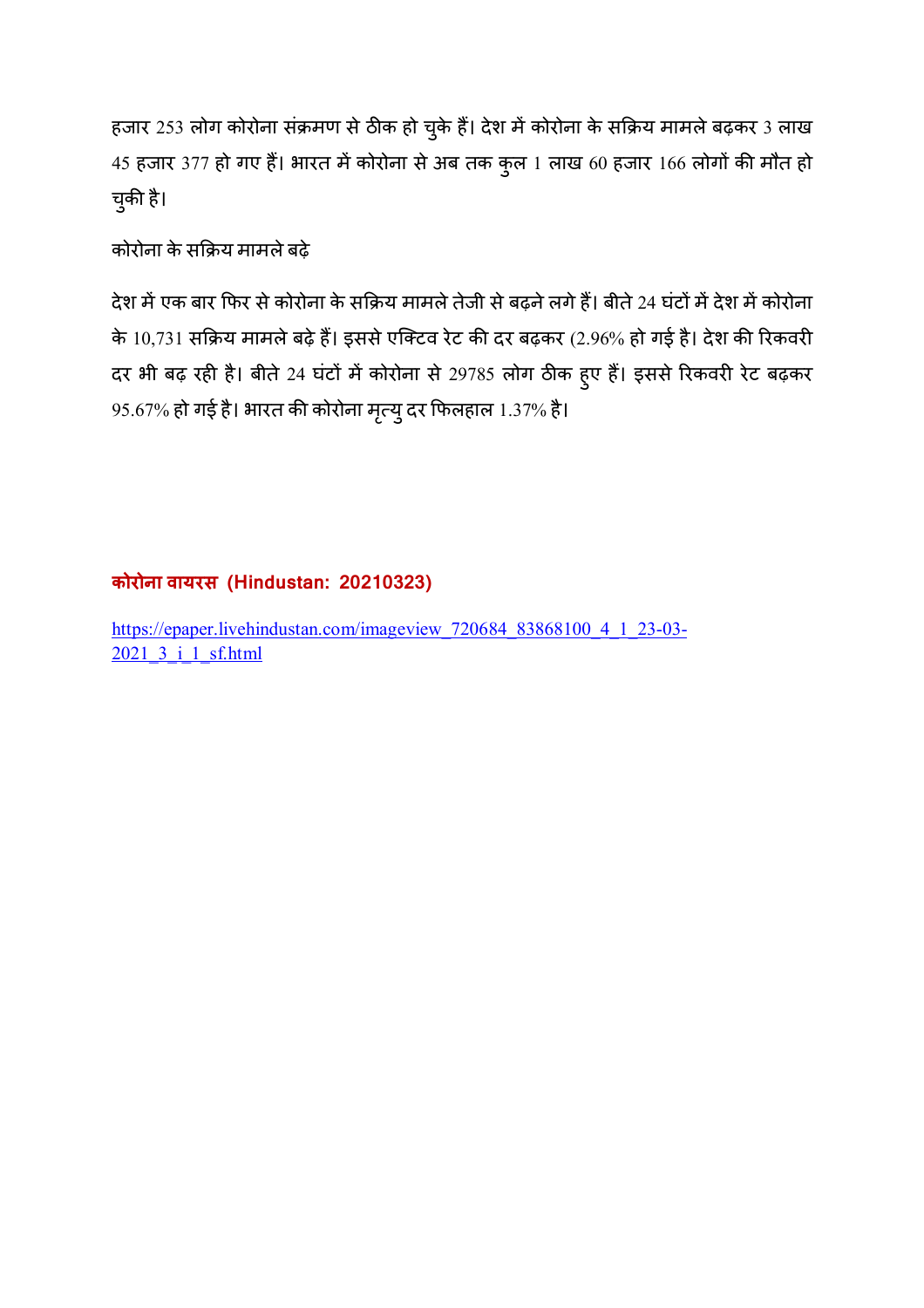# निर्देशः कोविशील्ड की दुसरी डोज डेढ़ महाने बाद लगेगी

## कोवैक्सीन छह हफ्ते में ही

स्वास्थ्य मंत्रालय स्पष्ट किया है कि नए दिशा–निर्देश सिर्फ कोविशील्ड टीके के लिए हैं। 'कोवैक्सीन' की दूसरी खुराक को पहले की भांति 4–6 सप्ताह के भीतर ही देना जारी रखा जाएगा। इसे स्वदेशी कंपनी भारत बायोटेक ने बनाया है ।

## ७९ फीसदी प्रभावी टीका

एस्टाजेनेका वैक्सीन कोविड–19 के खिलाफ 79 फीसदी प्रभावी पाई है। इतना ही नहीं. यह टीका लेने के बाद गंभीर रूप से बीमार होने का खतरा 100 फीसदी तक कम हो जाता है। अमेरिका और दो दक्षिण अमेरिकी देशों में 30 हजार लोगों पर परीक्षण के बाद यह नतीजा आया है ।

### नई दिल्ली | विशेष संवाददाता

केंद्र सरकार ने कोविशील्ड टीके को लेकर नए दिशा-निर्देश जारी किए हैं। स्वास्थ्य मंत्रालय ने राज्यों से कहा है कि कोविशील्ड की दुसरी खुराक लोगों को पहली खुराक के छह से आठ सप्ताह के बाद दी जाए। अभी तक चार से छह हफ्ते के बीच दुसरी खुराक दी जाती थी। केंद्रीय स्वास्थ्य सचिव राजेश भूषण

ने राज्यों के मुख्य सचिवों को पत्र भेजकर इसकी जानकारी दी है। पत्र में उन्होंने बताया है कि सरकार ने यह निर्णय नेशनल टेक्निकल एडवाइजरी ग्रुप ऑन इम्युनाइजेशन तथा नेशनल एक्सपर्ट ग्रुप ऑन वैक्सीन एडमिनिस्ट्रेशन फॉर कोविड की बैठक में लिया। हालांकि. लेकिन किसी भी दशा में आठ सप्ताह से ज्यादा विलंब नहीं किया जाए।

## छह से आट हफ्ते में टीका ज्यादा प्रभावी

दुनिया के कई देशों में हुए अध्ययनों में पाया गया है कि कोविशील्ड की दूसरी डोज 6-8 सप्ताह के बीच लेने पर इसका प्रभाव ज्यादा हो रहा है। मंत्रालय ने कहा, इन वैज्ञानिक तथ्यों को ध्यान में रखते हुए निर्णय लिया गया कि कोविशील्ड की दूसरी खुराक और पहली खुराक के बीच अंतर 6–8 सप्ताह का रखा जाना चाहिए।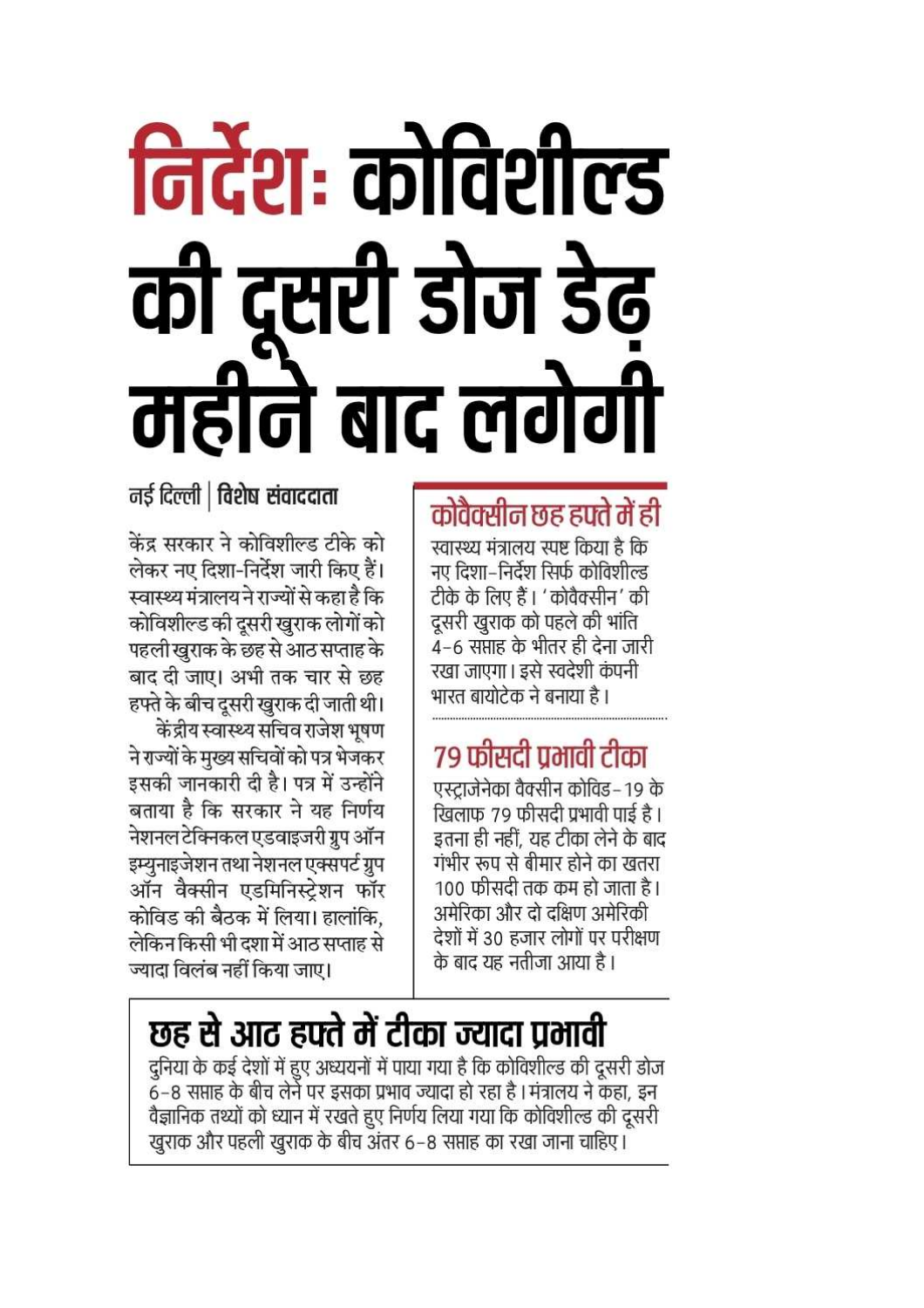#### **Use science to stem the rising Covid wave. Ramp up vaccination drive, include rest of population (The Times of India: 20210323)**

https://timesofindia.indiatimes.com/blogs/Plainspeak/use-science-to-stem-the-rising-covidwave-ramp-up-vaccination-drive-include-rest-of-population/

India's vaccination drive started on January 16, 2021, in line with WHO prescribed guidelines of sequentially vaccinating its stratified population in three phases. Phase 1 aimed to cover 10 million healthcare workers and 20 million essential frontline workers (police, armed forces, municipal workers) within the government system. Two months later, India has achieved only half the target.

Phase 2 of the vaccination drive was initiated on March 1 to cover 100 million people who include those over the age of 60 and those above 45 years with comorbidities. Till March 18, nearly 15 million first doses have been given to those covered under Phase 2. Cumulatively, over 37 million people in India have received at least one vaccine shot accounting for a little over 2.5% of our population as of March 18.

Meanwhile, India's Covid-19 caseload has been increasing steadily over the last few weeks, after crossing a peak around September 2020 and dipping to a low in January 2021. The bulk of new cases are being reported from Maharashtra. As on March 18, the cumulative national positivity rate is a notch below 5%.

The rising numbers and the eventuality of the earliest batches of Covid-19 vaccines reaching their expiry dates soon have increased the urgency for the government to be more aggressive in pushing the Covid-19 vaccination drive in the country.

Therefore, the government should look at starting Phase 3, which would include the rest of the population, by end-April. Assuming that we can ramp up to 5 million vaccinations per day from about 2 million doses a day currently, it would allow us to ramp up to 150 million per month and theoretically vaccinate the entire adult population by October 2021.

However, these assumptions are meaningless if we're not willing to be agile and innovative in vaccine deployment. Sequential and stratified vaccination is no doubt logical and stands to reason. However, it's well accepted the world over, that such a logic-led decision making process for vaccine deployment is an equitable model but will impede speed and scale.

Scientific rationale, on the other hand, might create skewed deployment which may be viewed as inequitable but in effect can stem the spread of infections.

Protecting the elderly and those vulnerable because of comorbidities is logically undebatable. However, this group isn't safe until they receive their second shot. It's therefore imperative that those who live with the elderly also need to be vaccinated to protect and stop transmission.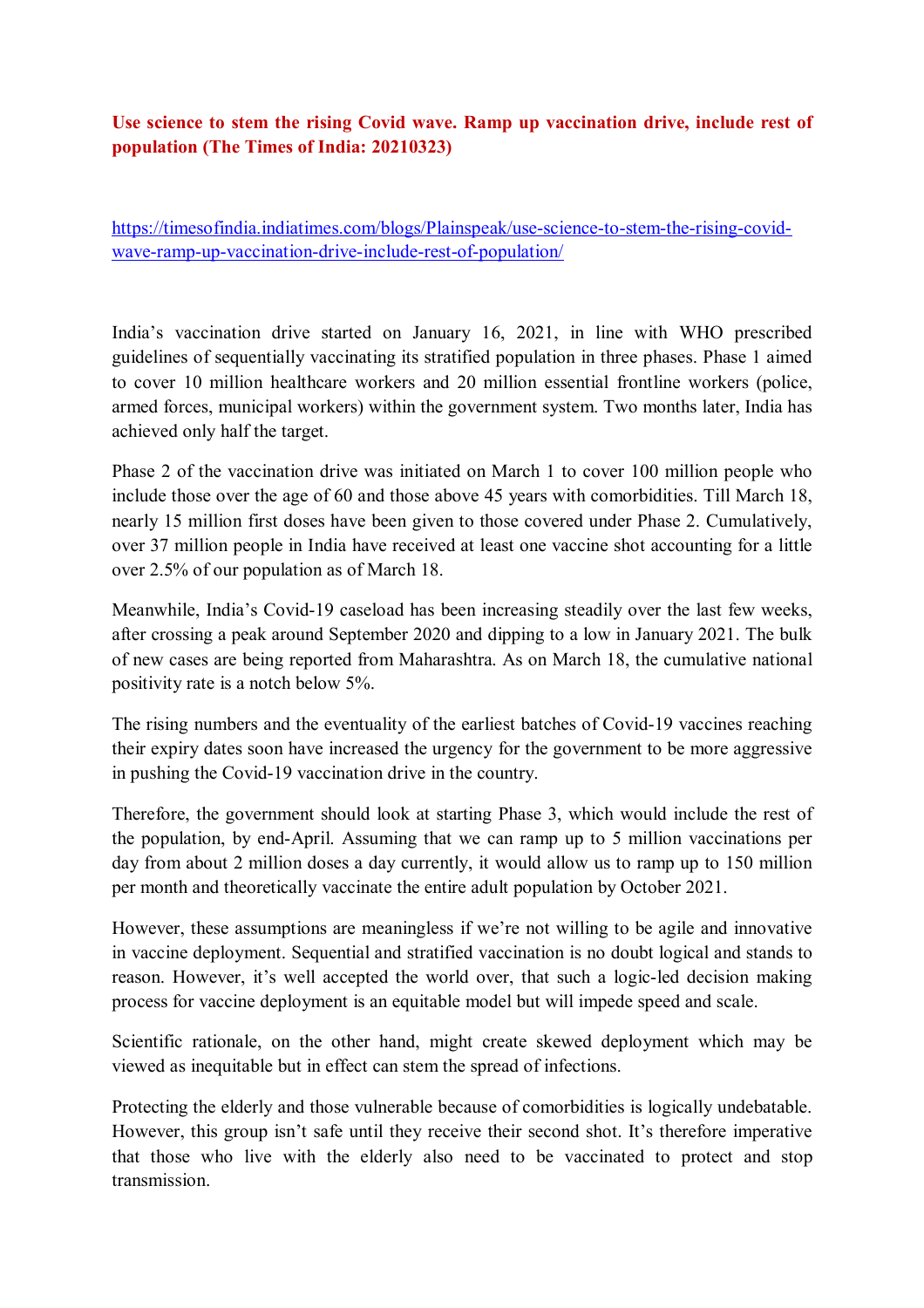Science will therefore drive decision making in the direction of incidence, rate of infection and demographics. Data driven deployment must necessarily depend on algorithms that factor probability of exposure, vulnerability, infection rates and variants. India can lead the way to develop such paradigms for vaccine deployment.

We simply must initiate Phase 3 without further delay. Already, the Ludhiana district administration has extended the 'frontline workers' label for vaccination of teachers, bankers, judges, journalists and NGO workers. Why not extend this to the students and the working class to get the economy going.

Time is of the essence and the sooner we initiate Phase 3, the more control over the pandemic we'll have.

India ought to look at parallel deployment of the Phase 1, 2 and 3 vaccination drives to cover the maximum number of people in the shortest period of time. It's only logical to believe that sequential processing is likely to impede speed and introduce a lag in ramping up. Parallel processing is always a way to introduce speed and scale.

Whilst it's essential to ensure safety when embarking on such a huge scale of immunisation, the first phase ought to have given us adequate assurance and experience.

Furthermore, we also require regulatory speed to enable more vaccines to be added to our arsenal. Rather than mandating a bridging trial, it'd be better to accord emergency use authorisation (EUA) under a trial mode as was done for Covaxin for the vaccines in the pipeline. We've no time to lose and we must ramp up both speed and scale to quell the virus.

#### **WHO: Global coronavirus deaths rise for first time in 6 weeks (The Times of India: 20210323)**

https://indianexpress.com/article/world/who-global-coronavirus-deaths-rise-for-first-time-in-6-weeks-7240734/

WHO emergencies chief Dr. Michael Ryan acknowledged an urge among the public in many places to emerge from pandemic restrictions.

A top World Health Organization expert on the coronavirus pandemic said Monday the weekly global count of deaths from COVID-19 is rising again, a "worrying sign" after about six weeks of declines.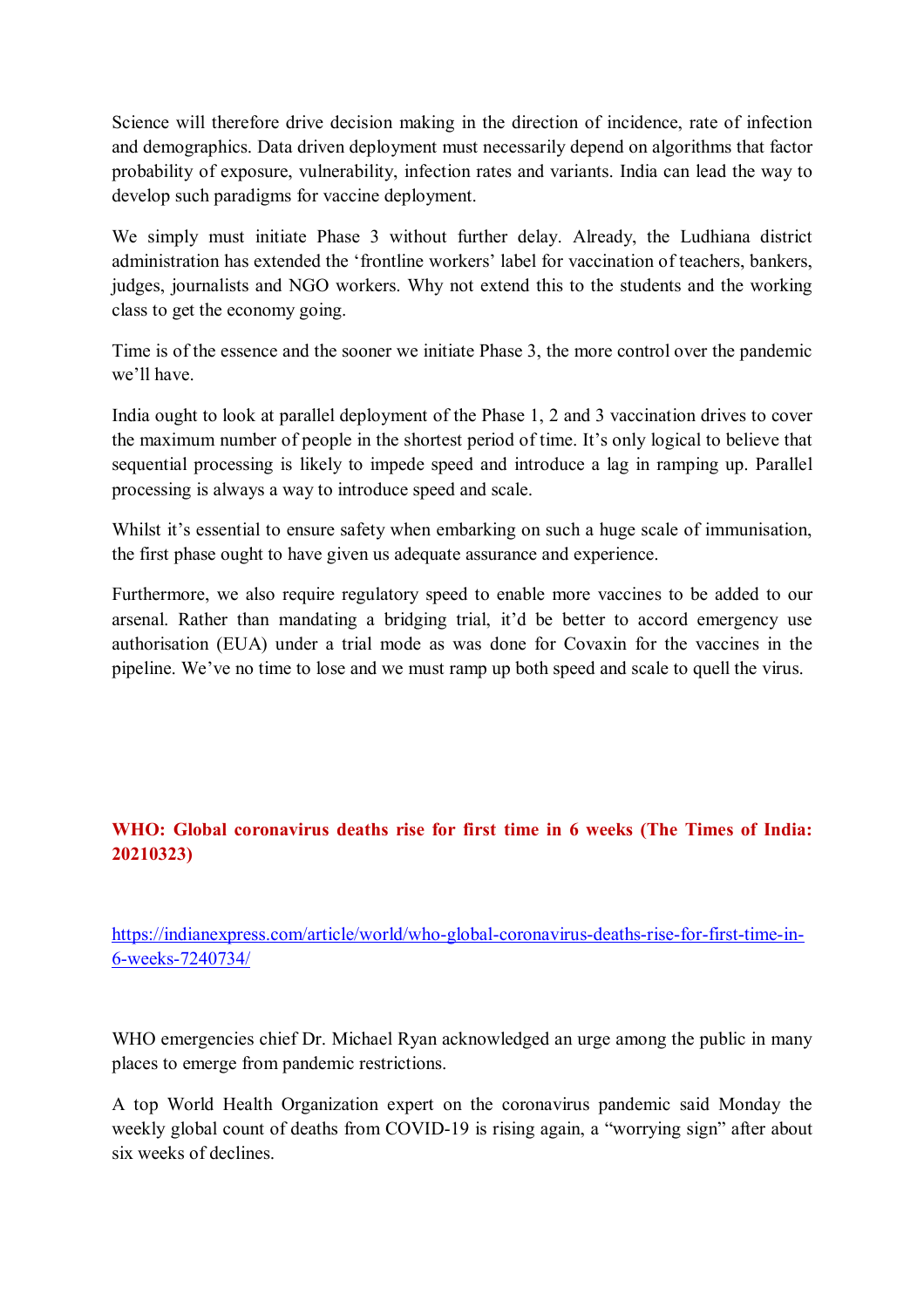Maria Van Kerkhove, technical lead on COVID-19 at the U.N. health agency, said the growth followed a fifth straight week of confirmed cases increasing worldwide. She said the number of reported cases went up up in four of the WHO's six regions, though there were significant variations within each region.

"In the last week, cases have increased by 8% percent," Van Kerkhove told reporters. "In Europe, that is 12% — and that's driven by several countries."

The increase is due in part to the spread of a variant that first emerged in Britain and is now circulating in many other places, including eastern Europe, she said.

Southeast Asia registered a 49% week-to-week jump in confirmed cases, while WHO's Western Pacific region reported a 29% rise largely fueled by the Philippines, Van Kerkhove said. The eastern Mediterranean region saw cases rise 8% percent, while the number of cases reported in the Americas and Africa declined.

"I do want to mention that it had been about six weeks where we were seeing decreases in deaths," said Van Kerkhove. "And in the last week, we've started to see a slight increase in deaths across the world, and this is to be expected if we are to see increasing cases. But this is also a worrying sign."

WHO emergencies chief Dr. Michael Ryan acknowledged an urge among the public in many places to emerge from pandemic restrictions. Ryan insisted that any easing should coincide with measures such as strict case surveillance and high levels of vaccination, but said vaccines alone would not be enough.

 "I'm afraid we're all trying to grasp at straws. We're trying to find the golden solution: `So we just get enough vaccine and we push enough vaccine to people and that's going to take care of it," he said. "I'm sorry, it's not."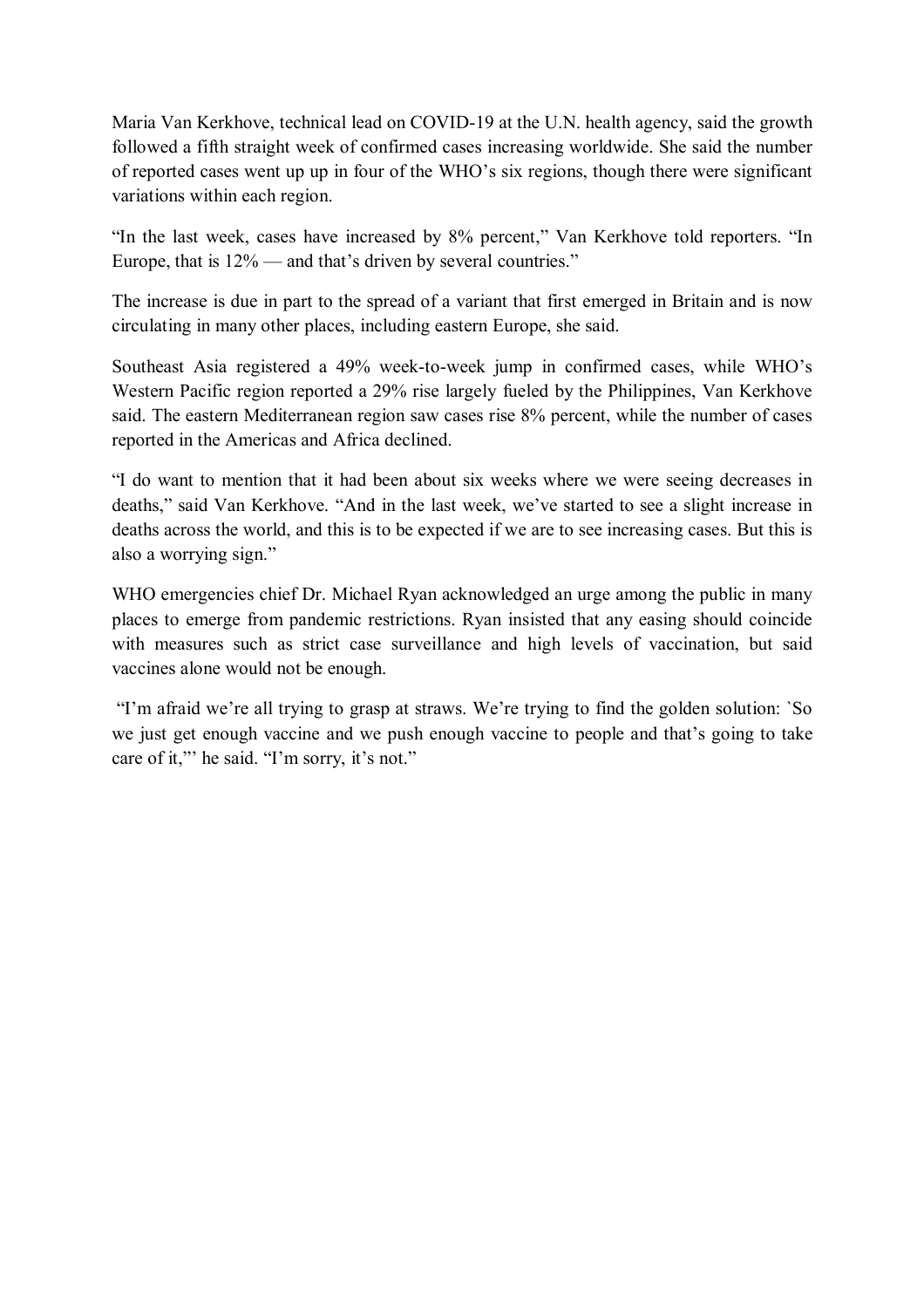#### **जल संकट**

**द.नया ु मपांच मसेएक ब1चेको ज2रत का पानी उपल4ध नह6ं, UNICEF क 7रपोट8 (Dainik Jagran: 20210323)** 

https://www.jagran.com/world/other-unicef-report-says-globally-one-in-five-children-do-nothave-enough-water-21490823.html?itm\_source=website&itm\_medium=homepage&itm\_campaign=p1\_compone nt

रिपोर्ट में 37 हॉटस्पॉट देशों को चिहिनत किया गया है। इन जगहों पर जल संकट की स्थिति अधिक Jवकराल है।

रिपोर्ट के अनुसार 80 देशों में बड़ी संख्या में बच्चे ऐसी जगहों पर रह रहे हैं जहां पानी के संकट से वे बुरी तरीके से जूझ रहे हैं। पूर्वी और दक्षिणी अफ्रीका के आधे से अधिक बच्चों को इस परेशानी का सामना करना पड़ रहा है।

नई दिल्ली, अनुराग मिश्र। पूरी दुनिया में पानी का संकट लगातार बढ़ता जा रहा है। इसके सबसे अधिक शिकार बच्चे हो रहे हैं। यूनीसेफ की ताजा रिपोर्ट के अनुसार, दुनियाभर में पांच में से एक बच्चे को उसकी जरूरत के मुताबिक पीने का पानी उपलब्ध नहीं है। रिपोर्ट के अनुसार, दुनियाभर में 4.5 करोड़ बच्चे ऐसी जगहों पर रह रहे हैं, जहां पर पानी की काफी समस्या है। यही नहीं, वैश्विक स्तर पर  $1.42$  अरब लोगों को पर्याप्त मात्रा में पानी उपलब्ध नहीं है।

रिपोर्ट के अनुसार, 80 देशों में बड़ी संख्या में बच्चे ऐसी जगहों पर रह रहे हैं, जहां पानी के संकट से वे बुरी तरीके से जूझ रहे हैं। पूर्वी और दक्षिणी अफ्रीका के आधे से अधिक बच्चों को इस परेशानी का सामना करना पड़ रहा है। पश्चिमी और मध्य अफ्रीका में यह आंकड़ा क्रमश: 31 और 25 फीसद का है, जबकि मध्य एशिया में यह स्थिति 23 फीसद बच्चों की है।

डन 37 देशों में स्थिति है खराब

रिपोर्ट में 37 हॉटस्पॉट देशों को चिहिनत किया गया है। इन जगहों पर जल संकट की स्थिति अधिक विकराल है। इन देशों में अफगानिस्तान, पाकिस्तान, हैती, इथोपिया, तंजानिया, यमन, केन्या, बुरकीना फासो, सूडान आदि देश शामिल हैं।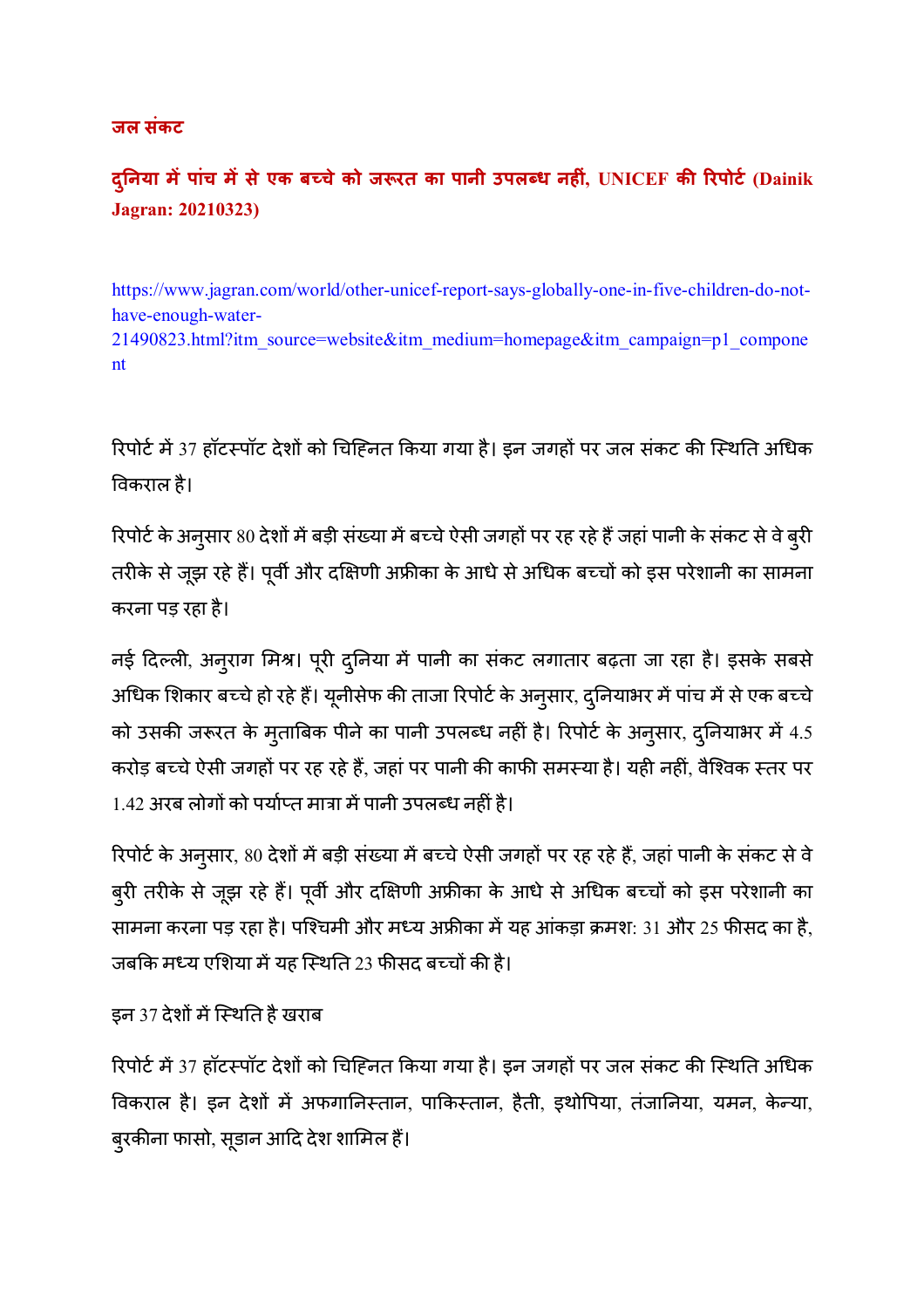यूनीसेफ की कार्यकारी निदेशक हेनरिटा फोर का कहना है कि पानी का संकट एकदम से नहीं आया है। यह लंबे समय से था और क्लाइमेट चेंज ने इसे भयावह बना दिया। जब अकाल ने फूड सप्लाई को बाधित किया तो बच्चे कुपोषण के शिकार होने लगे। जब बाढ़ आई तो बच्चे पानी जनित रोगों से बीमार पड़ने लगे। वहीं, जब पानी के स्रोत कम हो गए तो बच्चों के पास इतना पानी नहीं था कि वे अपने हाथ धो सकें और रोगों से बचाव कर सकें।

#### मांग बढ़ रही, स्रोत घट रहे

रिपोर्ट में कहा गया है कि दुनियाभर में पानी की मांग लगातार बढ़ रही है, जबकि संसाधनों में लगातार कमी आ रही है। इसके अतिरिक्त, जनसंख्या का लगातार बढ़ना, शहरीकरण, पानी का दुरुपयोग और कुप्रबंधन, क्लाइमेट चैंज और मौसम की अप्रिय घटनाओं ने उपलब्ध पानी की मात्रा को कम कर दिया है। यूनीसेफ की रिपोर्ट में चेताया गया है कि 2040 तक चार में एक बच्चा पानी की गंभीर समस्या का सामना करेगा।

#### ऐसी है भारत की स्थिति

यूनीसेफ की रिपोर्ट के अनुसार, भारत में 9.14 करोड़ बच्चे जल संकट का सामना कर रहे हैं, यानी बच्चों की कुल आबादी के 20 फीसद बच्चे इस समस्या का सामना कर रहे हैं।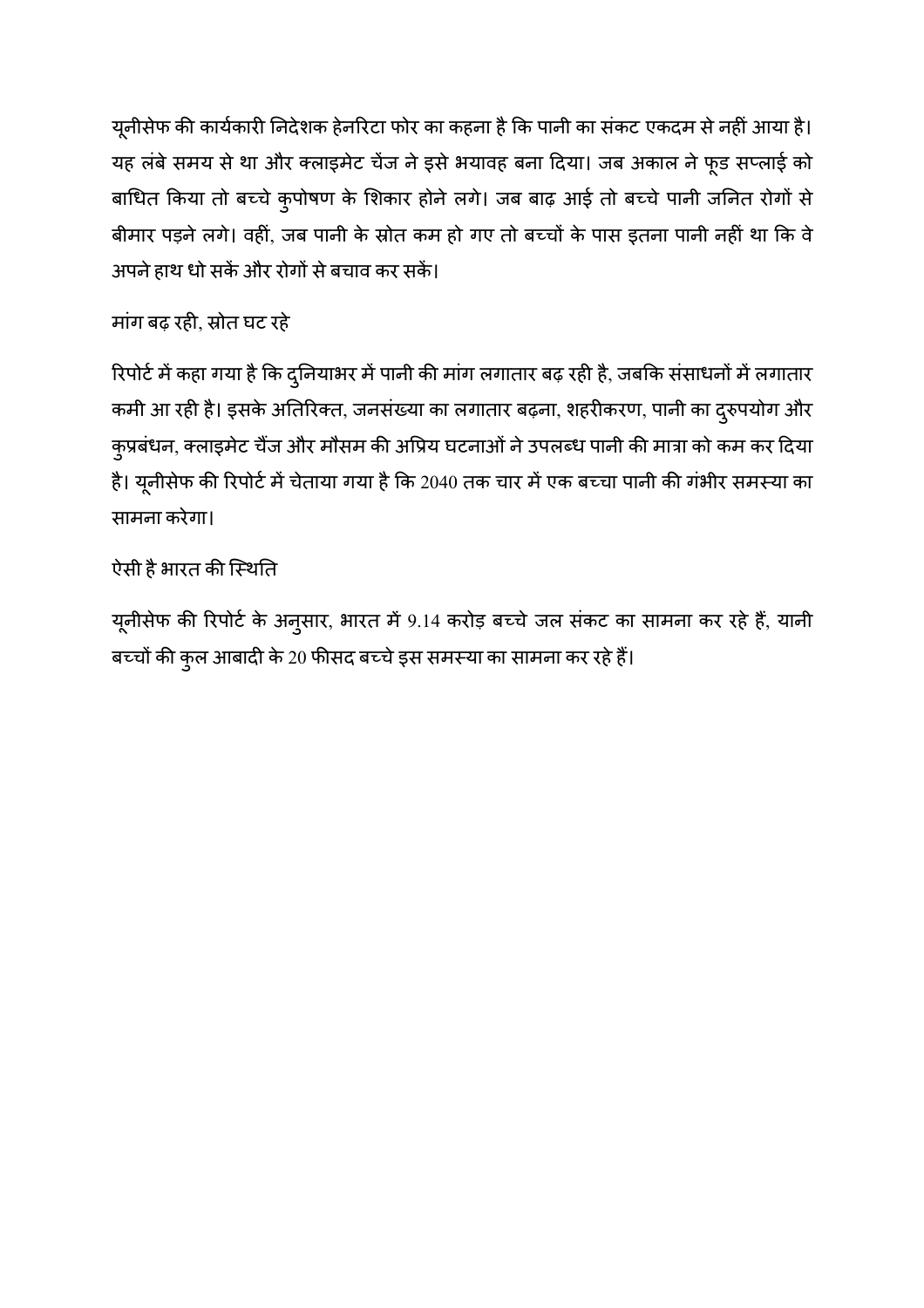**तनाव**

**9दमाग के :लए अ1छा हैथोड़ा सा तनाव, @बAकुल ह6 तनाव नह6ं होनेसेकमजोर पड़ती हैबौBCक ग.तBवDधयां (Dainik Jagran: 20210323)** 

https://www.jagran.com/world/america-a-little-stress-is-good-for-the-brain-intellectualstress-is-weakened-by-not-having-any-tension-at-all-21488845.html

इमोशन नामक जर्नल में प्रकाशित इस शोध के लिए 2711 लोगों के डाटा एकत्र किए गए। शोध शुरू किए जाने से पहले सभी सहभागियों की संक्षिप्त बौद्धिक जांच की गई। उसके बाद लगातार आठ रात उनका साक्षात्कार लिया गया जिसमें उनसे सवाल-जवाब किए गए।

न्यूयॉर्क, आइएएनएस। आमतौर पर यही सुनते आ रहे हैं कि मानसिक तनाव स्वास्थ्य के लिए अच्छा नहीं होता है। जो लोग तनाव मुक्त रहते हैं, वे खुशहाल रहकर ज्यादा ऊर्जावान बने रहते हैं। लेकिन एक शोध से यह निष्कर्ष निकाला गया है कि यदि आप थोड़ा-सा तनाव लेते हैं तो यह आपके दिमाग के लिए अच्छा ही है।

पेन स्टेट के एक शोधकर्ता एम. अल्मेडा बताते हैं कि यदि आप बिल्कुल ही तनाव नहीं लेते हैं तो उससे आपका बौद्धिक कामकाज कमजोर पड़ सकता है। उनका कहना है कि मान लीजिए कि जूम मीटिंग के दौरान अचानक ही आपका कंप्यूटर खराब हो जाए तो उस समय जो तनाव पैदा होता है, उससे आप अपने कंप्यूटर को ठीक करने की कोशिश करते हैं। परेशानी पैदा होने के बावजूद वह स्थिति आपको अपनी समस्या का समाधान करने का मौका उपलब्ध कराता है, जिससे आपके बौद्धिक गतिविधियों में इजाफा होता है।

अब तक यह बात कही जाती रही है कि तनाव के कारण लोगों में नकारात्मकता बढ़ती है, भावनात्मक रूप से कमजोर भी होते हैं तथा क्रानिक बीमारियों के शिकार हो जाते हैं। लेकिन अल्मेडा का कहना है कि यदि आपको थोड़ा-सा तनाव होता है तो उससे पार पाने पर आप अच्छा भी महसूस करते हैं।

शोध में दो हजार से ज्यादा लोगों का एकत्र किया गया डाटा

इमोशन नामक जर्नल में प्रकाशित इस शोध के लिए 2,711 लोगों के डाटा एकत्र किए गए। शोध शुरू किए जाने से पहले सभी सहभागियों की संक्षिप्त बौद्धिक जांच की गई। उसके बाद लगातार आठ रात उनका साक्षात्कार लिया गया, जिसमें उनसे सवाल-जवाब किए गए। उस दौरान उनका मूड, पुरानी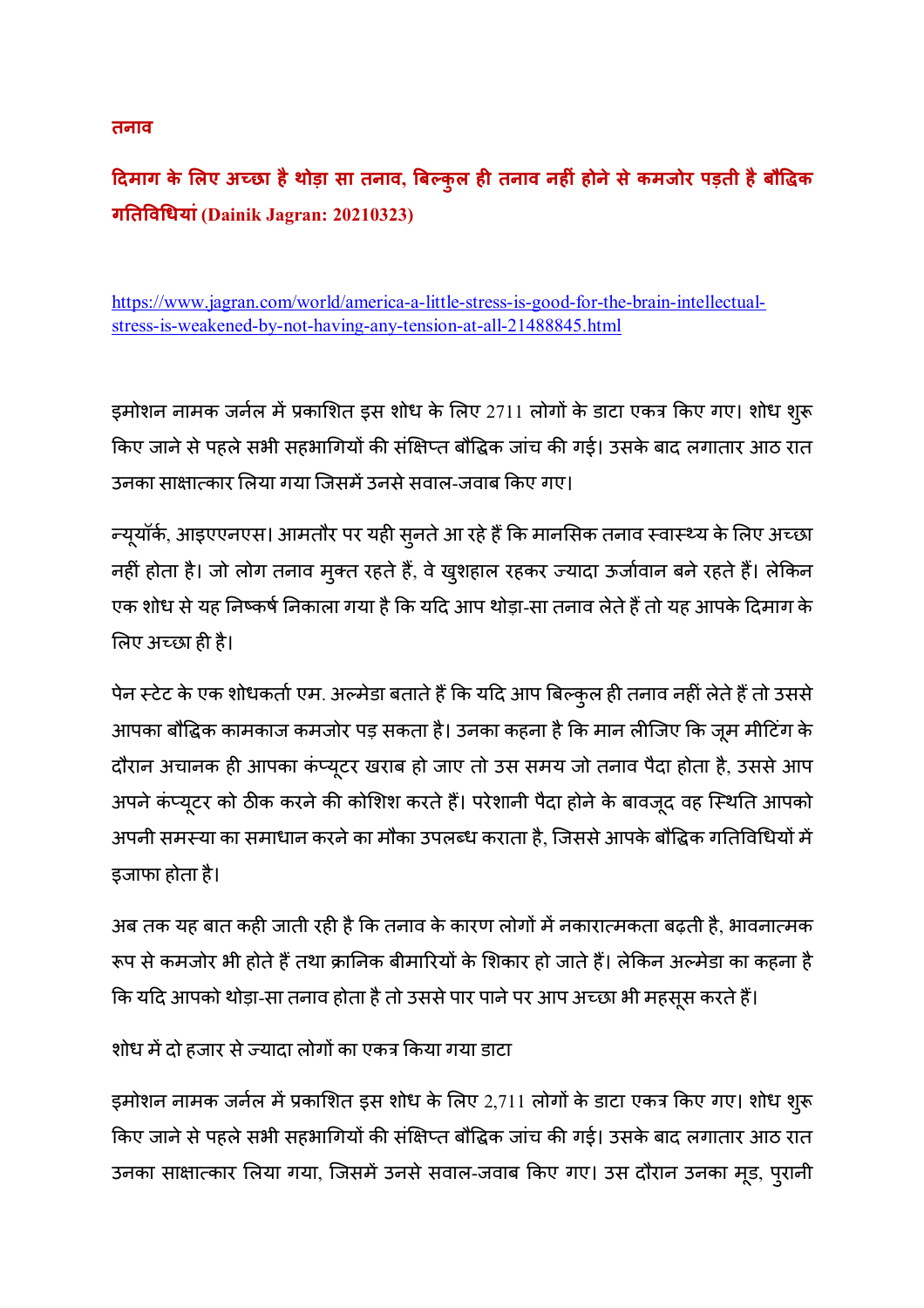बीमारी की स्थिति, उनके लक्षण जैसे कि सिरदर्द, कफ या गला खराब होने जैसे तकलीफों तथा दिनभर की गतिविधियों के बारे में जानकारी ली गई।

इस आधार पर जुटाए गए आंकड़ों के विश्लेषण में पाया गया कि जिन 10 फीसद लोगों ने कोई तनाव नहीं होने, पुरानी बीमारियों का प्रकोप कम होने और मुड अच्छा रहने की बात बताई, उनकी बौद्धिक जांच का परिणाम कमजोर रहा। इसके साथ ही उन लोगों ने दिनभर में घटित सकारात्मक घटनाओं को भी मानसिक तौर पर पूरी शिद्दत से महसूस नहीं कर सके।

#### **Heart Disease**

**Does body fat protect females against heart disease? (Medical News Today: 20210323)** 

https://www.medicalnewstoday.com/articles/does-body-fat-protect-females-against-heartdisease

A study found that in both males and females, higher muscle mass was associated with lower mortality from cardiovascular disease (CVD).

Higher body fat was also associated with lower CVD mortality risk in females but not in males.

The researchers claim that in females, building muscle mass may be more important than losing weight for cardiovascular health.

The researchers behind the study note that over the past 50 years, death rates from CVD have fallen in both males and females in the United States.

However, the rate of decline has been slower among females than males, and the rate of heart attacks in females aged 35–54 years is actually increasing.

In addition, research suggests that even though females have a lower incidence of CVD than males, they have a higher mortality rate and worse prognosis after an acute cardiovascular event.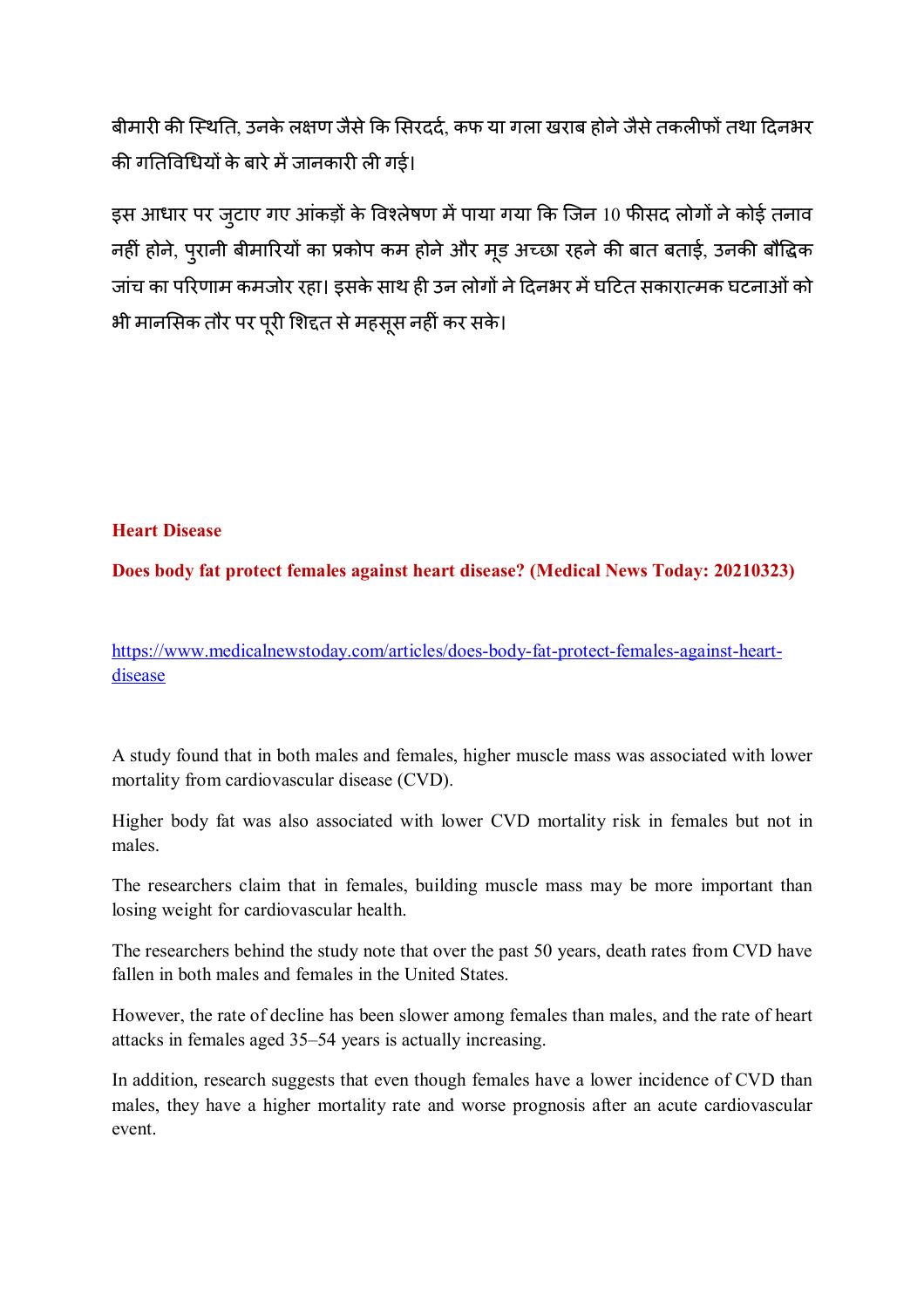As CVD seems to affect the sexes differently, there is an urgent need to determine whether doctors should offer different advice about prevention to their male and female patients.

A new study by researchers at the University of California, Los Angeles, suggests that the focus for females should be on maintaining or increasing muscle mass rather than losing fat.

The findings appear in the Journal of the American Heart Association.

Body composition

The researchers analyzed body composition data from the National Health and Nutrition Examination Survey (NHANES) 1999–2004 and CVD mortality data from NHANES 1999– 2014.

The data came from a total of 5,627 females and 5,836 males, all aged over 20 years.

Based on the data, the researchers split the study participants into four groups:

low muscle mass and low body fat

low muscle mass and high body fat

high muscle mass and low body fat

high muscle mass and high body fat

In both sexes, the raw data showed that higher levels of fat were associated with higher CVD mortality, regardless of muscle mass.

However, after accounting for other factors that are known to affect CVD mortality, the relationship between body fat and the risk of dying from CVD changed completely in females.

After making these adjustments, the researchers found that females with high body fat and high muscle mass had a 42% lower risk of dying from CVD compared with females who had a low muscle mass and low body fat.

By contrast, males with high muscle mass and high body fat had a 26% reduced risk of dying from CVD compared with males with low measurements, while those with high muscle mass and low body fat had a 60% decreased risk.

Less emphasis on weight loss?

The researchers believe that their study supports the need for a shift in the focus of the advice that healthcare professionals give to females. This shift is toward increasing muscle mass through physical exercise and away from weight loss.

They write: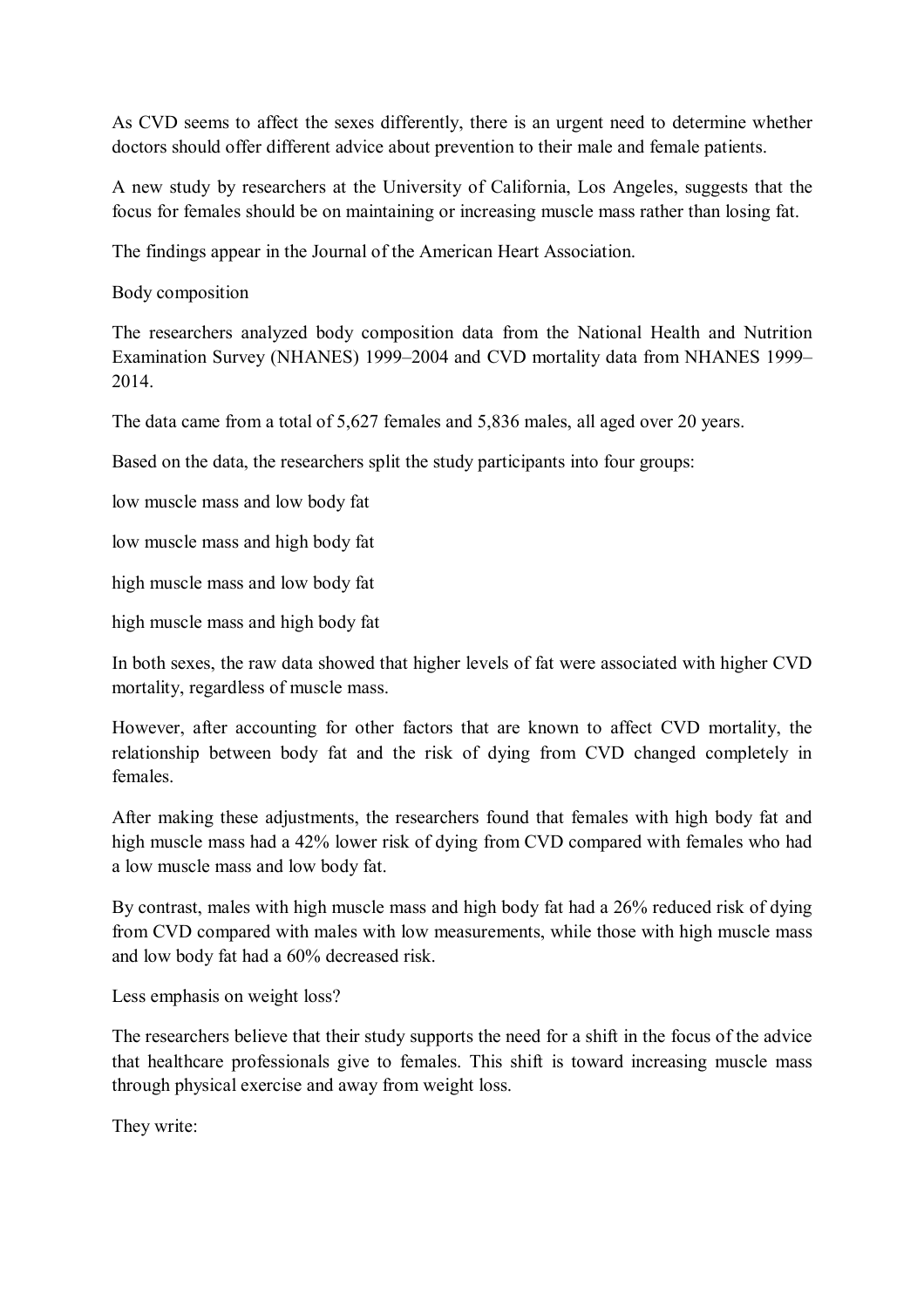"[I]t demonstrates the potential importance of advice to maximize muscle mass in women. This diverges from the current emphasis on weight loss in CVD prevention, and thus methods to practically achieve such body composition alteration need to be further evaluated."

It is worth emphasizing that the apparent protective effect of fat in females only emerged after adjusting for other CVD risk factors.

Among these CVD risk factors were:

cholesterol levels

high blood pressure (hypertension)

diabetes and prediabetes

hormone replacement therapy (HRT)

There is a highly complex interplay between body fat and these other risk factors. For example, excess body weight increases the risk of diabetes and hypertension, which, in turn, raise the risk of CVD.

Nonetheless, the authors note several plausible ways in which fat might provide some protection to females.

For instance, they highlight research suggesting that fat in the thighs and buttocks has a protective effect on metabolism that offsets the harm from abdominal fat.

They also note that in premenopausal females, the body stores about 50% of its fat just beneath the skin in the thighs and buttocks, whereas in males, the body stores 98% of the total fat more deeply in the upper body.

During and after menopause in females, however, fat tissue begins to accumulate in the abdomen, where it is associated with increased CVD risk.

The authors also note that in individuals of the same age and weight, the female body tends to accumulate fat by multiplying the number of fat cells, whereas the male body typically grows larger fat cells.

Large ("hypertrophied") fat cells are associated with negative metabolic consequences, they write.

Limitations of the study

The researchers acknowledge some limitations of their study.

Firstly, the study design did not allow them to prove cause-and-effect relationships between muscle mass or fat mass and CVD mortality, only associations.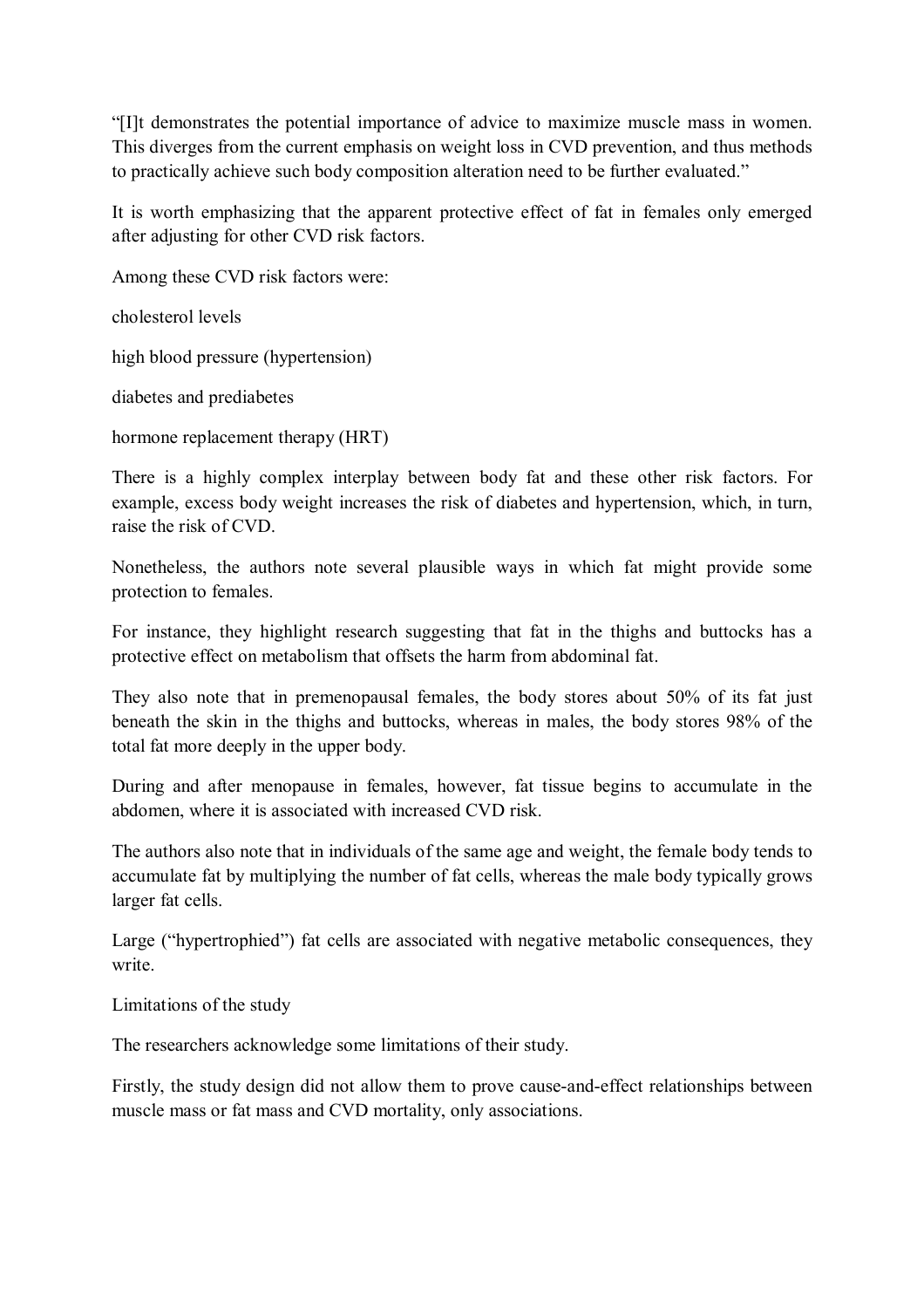In addition, they say that the technique that they used to measure the body composition of volunteers — called "dual energy X‐ray absorptiometry" or DXA — can overestimate muscle mass in older people and individuals who lead sedentary lives.

#### **Public Health**

**Leprosy drug may help fight COVID-19 (Medical News Today: 20210323)** 

https://www.medicalnewstoday.com/articles/leprosy-drug-may-help-fight-covid-19#Apartner-for-remdesivir-and-more

In an effort to combat SARS-CoV-2, and with the rise of other coronaviruses likely, experts are looking for existing drugs that can fight these infections.

A leprosy drug called clofazimine has shown promise against SARS-CoV-2 in hamsters.

Clofazimine blocks the ability of SARS-CoV-2 to enter cells and replicate via RNA.

The drug has also shown promise against Middle East respiratory syndrome (MERS) in laboratory experiments.

SARS-CoV-2, which is the virus that causes COVID-19, is not the only zoonotic coronavirus. In fact, it is the third to have emerged since the turn of the century. It was preceded by severe respiratory syndrome (SARS) in 2003 and MERS in 2012.

There are likely to be more coronaviruses if the recent past is any indication. However, there are not currently many drugs that can effectively combat them.

Researchers have been racing to identify existing drugs that may be of use in this fight, with one team last year identifying 21 existing drugs as showing promise. Among these was a leprosy drug called clofazimine, which has proven effective against both SARS and MERS in laboratory experiments.

Stay informed with live updates on the current COVID-19 outbreak and visit our coronavirus hub for more advice on prevention and treatment.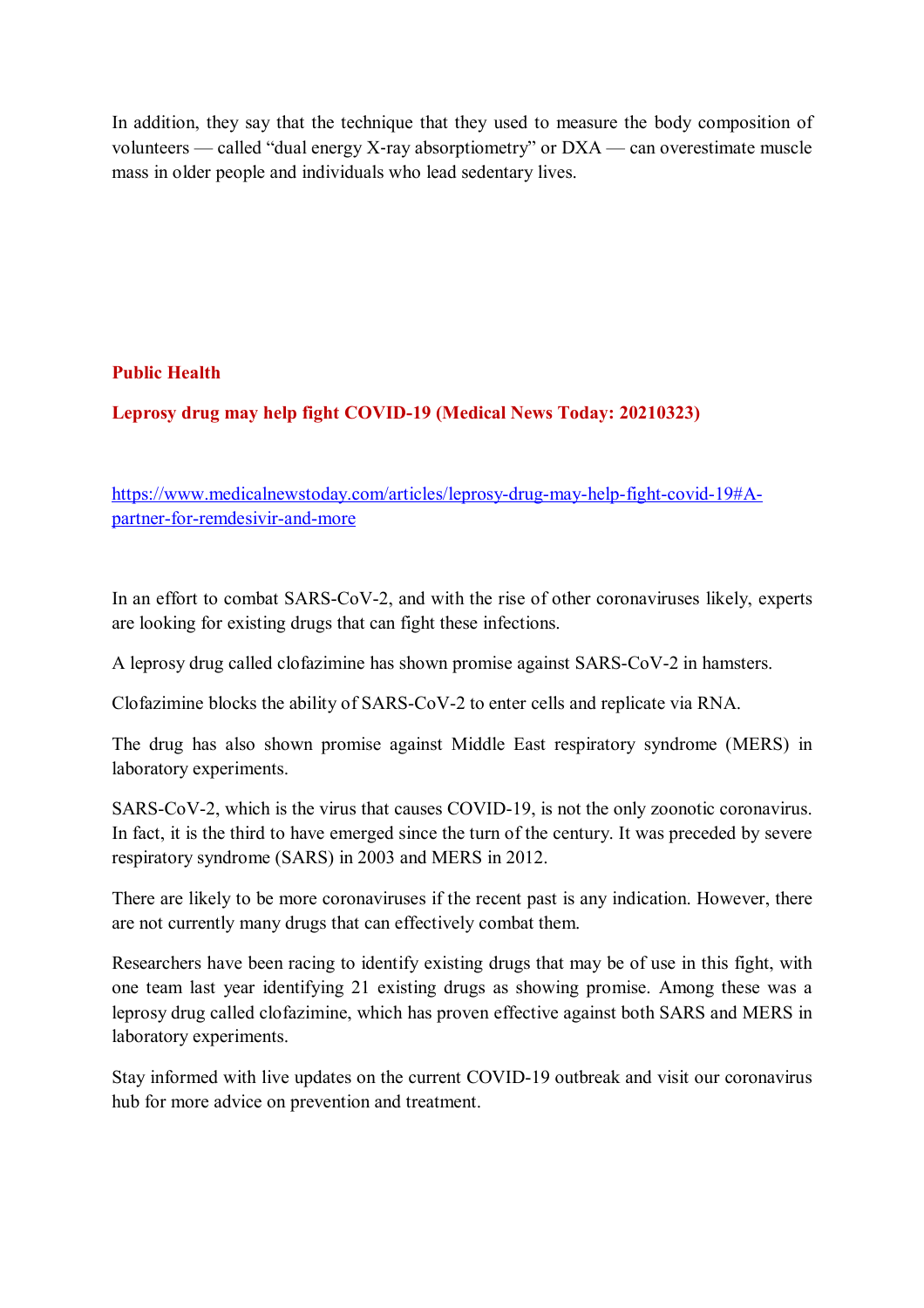A new study from researchers at Sanford Burnham Prebys Medical Discovery Institute in San Diego, CA, and the University of Hong Kong in Pok Fu Lam suggests that it may also be useful in treating COVID-19.

Clofazimine exhibits antiviral properties against SARS-CoV-2 and limits the extreme inflammatory response that commonly occurs with COVID-19.

The study has undergone peer review and will soon appear in edited form in the journal Nature.

A drug that is well-known and safe

If researchers confirm clofazimine's efficacy, experts could immediately deploy the drug against SARS-CoV-2 and COVID-19.

The Food and Drug Administration (FDA) have already approved it for use against leprosy, and it is on the World Health Organization (WHO)'s Model List of Essential Medicines. Experts have thoroughly vetted the drug for safety, though it is not currently available for sale in the United States.

Co-senior study author Dr. Sumit K. Chanda — of the Immunity and Pathogenesis Program at Sanford Burnham Prebys — says, "Clofazimine is an ideal candidate for a COVID-19 treatment. It is safe, affordable, easy to make, taken as a pill and can be made globally available"

Dr. Chanda explains, "We hope to test clofazimine in a phase 2 clinical trial as soon as possible for people who test positive for COVID-19 but are not hospitalized," adding:

"Since there is currently no outpatient treatment available for these individuals, clofazimine may help reduce the impact of the disease, which is particularly important now as we see new variants of the virus emerge and against which the current vaccines appear less efficacious."

The effect of clofazimine

In the study, the researchers administered clofazimine to hamsters with SARS-CoV-2 and prophylactically (preventively) to other hamsters that did not yet have the virus.

Both groups that the researchers treated with clofazimine had less SARS-CoV-2 in their lungs after taking the drug.

Clofazimine also prevented the often deadly inflammatory overreaction that commonly occurs in humans. This is called the "cytokine storm."

Co-senior study author Dr. Ren Sun, of the University of Hong Kong, reports, "The animals that received clofazimine had less lung damage and lower viral load, especially when receiving the drug before infection."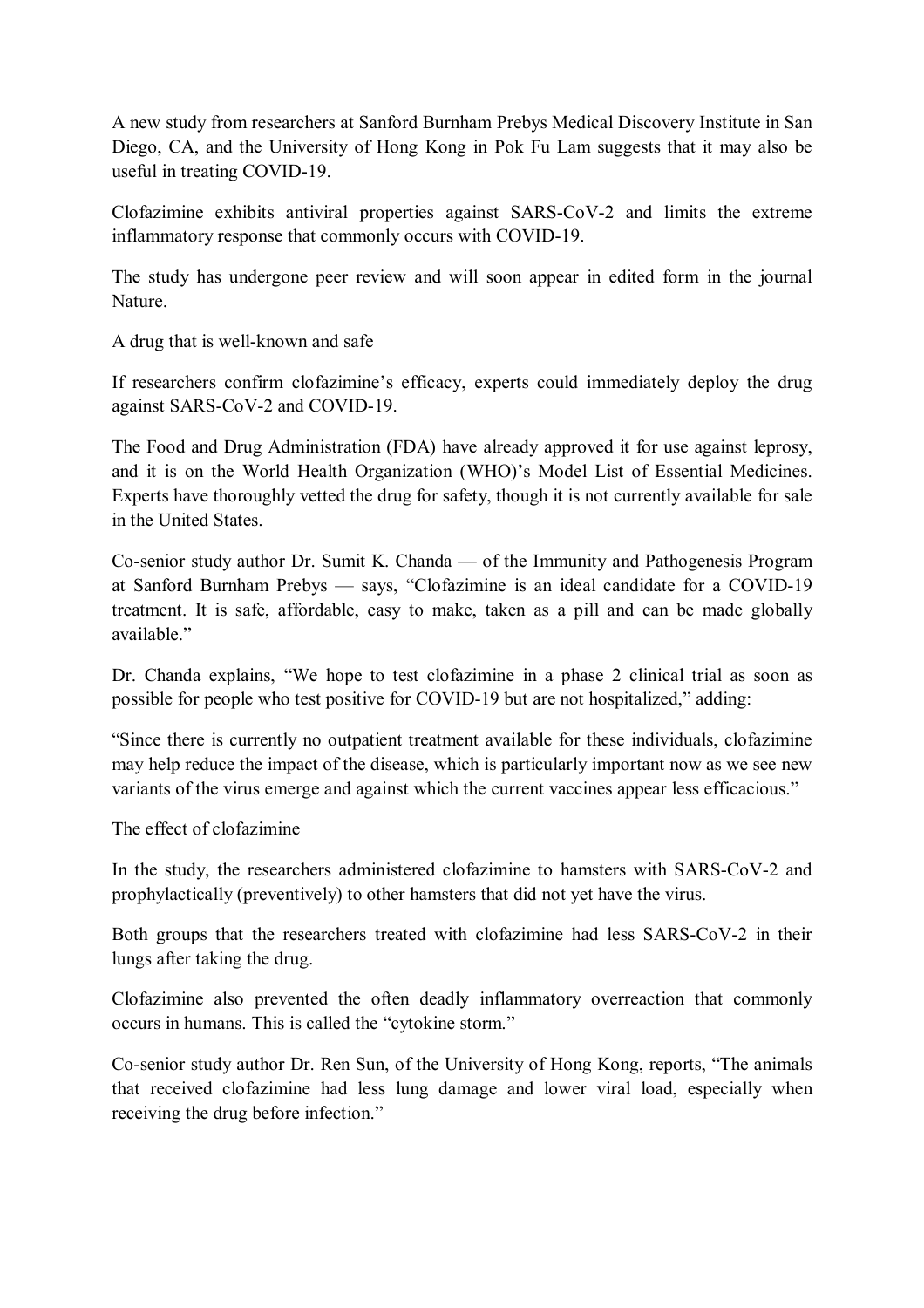Dr. Sun adds, "Besides inhibiting the virus, there are indications that the drug also regulates the host response to the virus, which provides better control of the infection and inflammation"

The study suggests that clofazimine fights SARS-CoV-2 by doing two things: blocking the virus's entry into cells and disrupting RNA replication of the virus.

A partner for remdesivir and more

The researchers also found that clofazimine, when they administered it to hamsters, worked synergistically with remdesivir. This is the most prominent drug currently in use as a COVID-19 treatment.

Since clofazimine is affordable and easy to make, it may help stretch the limited — and comparatively expensive — supply of remdesivir.

Considering experts' concerns regarding future coronaviruses, it is equally exciting that clofazimine seems to prevent the in vitro replication of MERS in human lung tissue.

"Potentially most importantly, clofazimine appears to have pan-coronavirus activity, indicating [that] it could be an important weapon against future pandemics," says co-senior study author Dr. Kwok-Yung Yuen, of Infectious Diseases at the University of Hong Kong.

For live updates on the latest developments regarding the novel coronavirus and COVID-19, click here.

#### **Physical Fitness**

**Cells burn more calories after just one bout of moderate aerobic exercise: Study (Hindustan Times: 20210323)** 

https://www.hindustantimes.com/lifestyle/health/cells-burn-more-calories-after-just-onebout-of-moderate-aerobic-exercise-study-101616474337941.html

A new study has proven to be encouraging for people who do not follow a regular exercise routine as it revealed that even a single session of moderate aerobic exercise makes a difference since cells burn more calories after just one bout and turn fuels such as sugars and fats into energy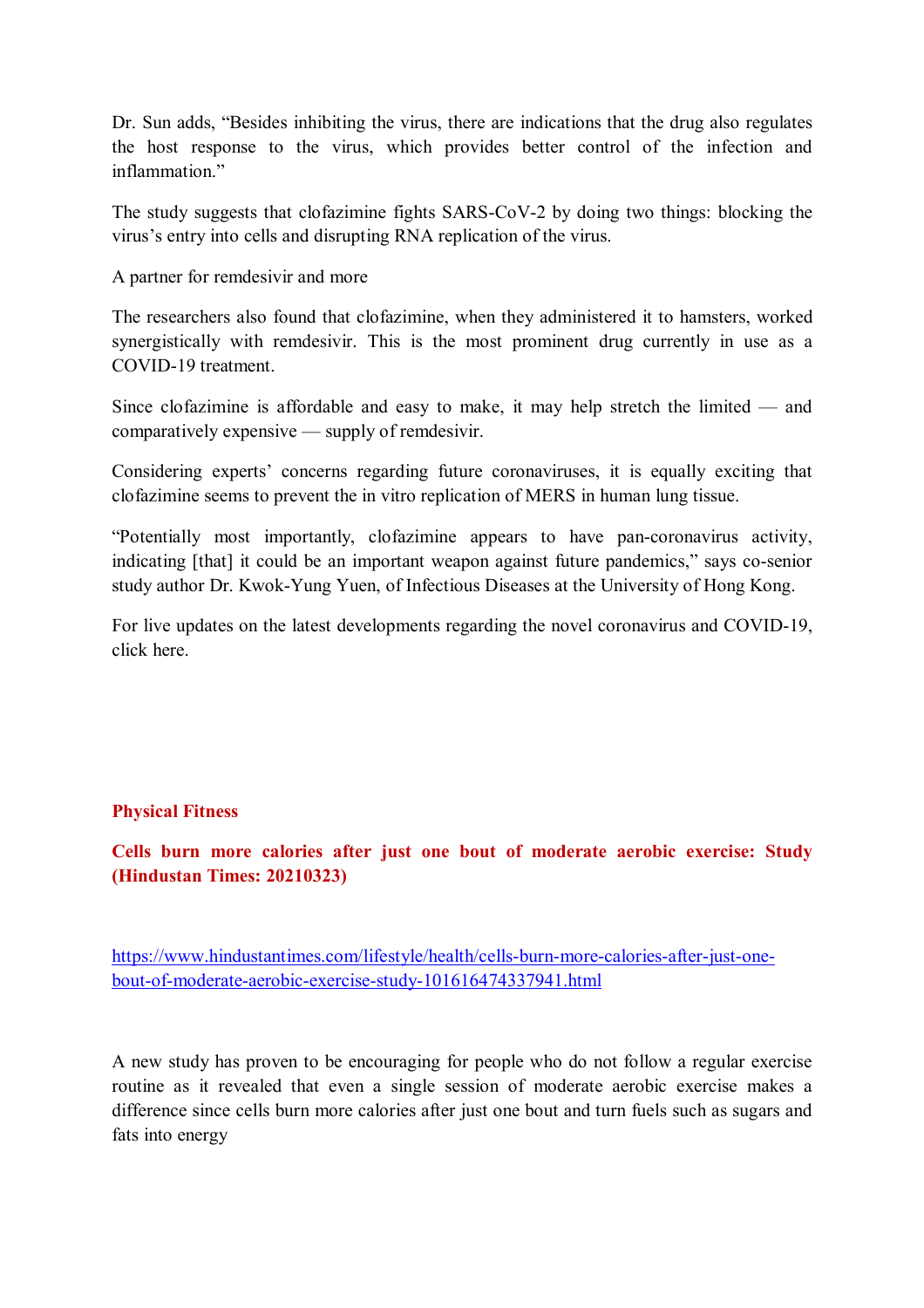In a study testing the effects of exercise on overall metabolism, researchers at Oregon State University found that even a single session of moderate aerobic exercise makes a difference in the cells of otherwise sedentary people.

Mitochondria are the part of the cell responsible for the biological process of respiration, which turns fuels such as sugars and fats into energy, so the researchers focused only on mitochondria function.

"What we found is that, regardless of what fuel the mitochondria were using, there were mild increases in the ability to burn off the fuels," said Matt Robinson, lead author on the study and an assistant professor in the College of Public Health and Human Sciences.

OSU researchers recruited participants who do not follow a regular exercise routine and had them ride a stationary bike for an hour at a moderate intensity. They biopsied their muscles 15 minutes later to test how efficient the mitochondria were after the exercise was completed and compared those results with a resting day.

Post-exercise, study participants' mitochondria burned 12-13% more fat-based fuel and 14- 17% more sugar-based fuel. While the effects were not drastic, they were consistent, Robinson said.

"It's pretty remarkable that even after just one hour of exercise, these people were able to burn off a little more fuel," he said.

Previous research in the field has long established that regular exercise creates lasting change in people's metabolism, making their bodies burn more energy even when they're not working out.

Prior studies have looked at highly trained or athletic people, but Robinson's team wanted to look specifically at singular bouts of exercise in people who were generally active and disease-free but who did not have structured exercise regimes.

These people were on the lower end of fitness, which is associated with low mitochondrial abundance and energy production. Participants were monitored while working out at approximately 65% of their maximal effort, where they could keep up the cycling pace for an hour or more and still comfortably carry on a conversation.

Robinson said they're hoping these results help break down the mental barrier of people thinking they need to be elite athletes for exercise to make an impact on their health.

"From a big picture health perspective, it's very encouraging for people to realize that you can get health benefits from a single session of exercise," Robinson said. "We're trying to encourage people, 'You did one, why don't you try to do two? Let's do three.'

"We know that exercise is good for you, in general. But those benefits of that single bout of exercise seem to fade away after a day or two. You get the long-term benefits when you do that exercise again and again and you make it a regular habit."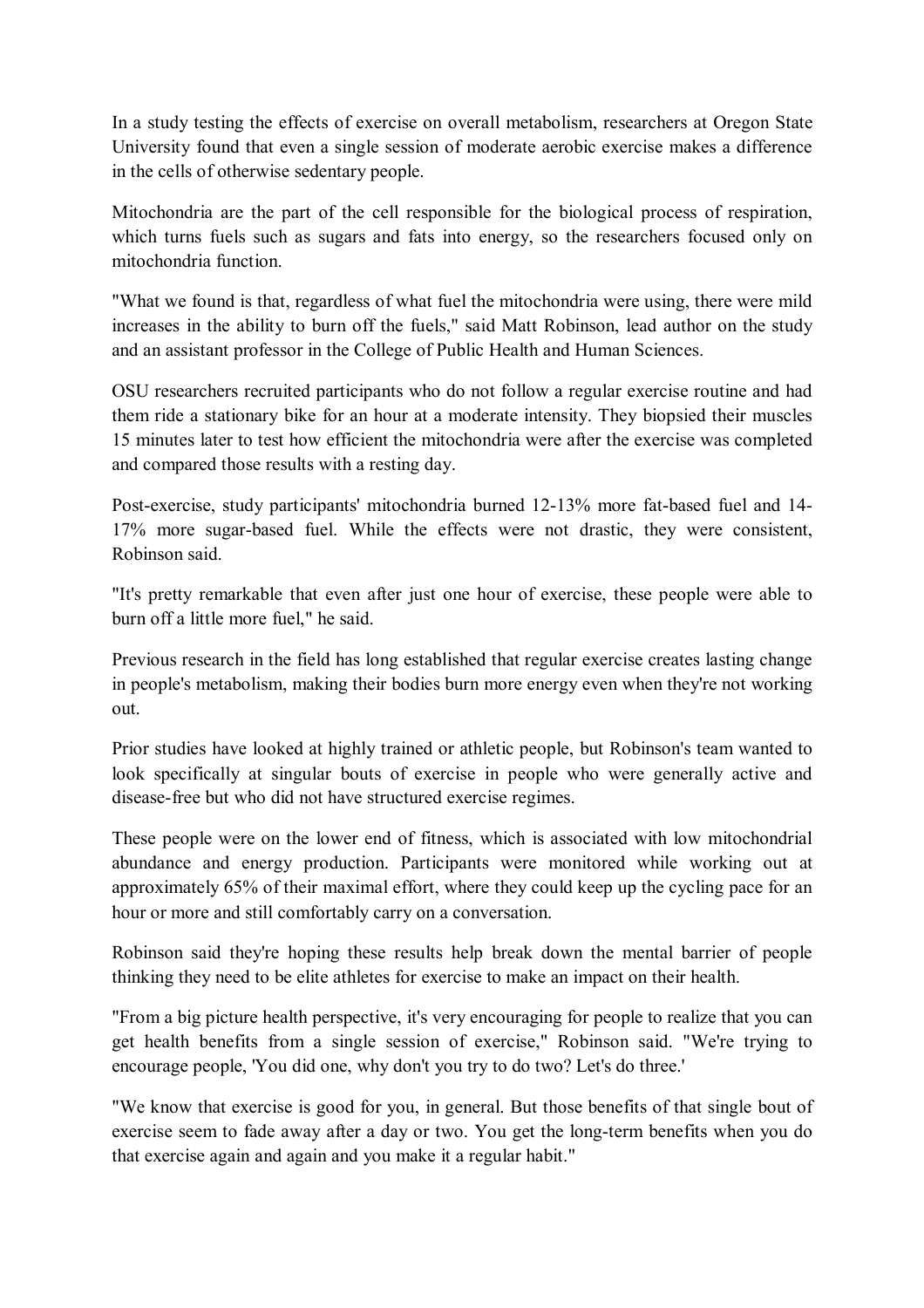In this study, Robinson's research team focused narrowly on mitochondria to find out how big a role mitochondria play in the overall function of muscle metabolism. Other studies are looking at changes in blood flow to the muscle and how the muscle metabolizes fats versus sugars.

From a disease perspective, Robinson said it's clear that obesity and diabetes involve impairments in metabolism. Physiologically, when the body undergoes exercise, sugars tend to be burned off first while fats are stored, but in cases of diabetes and obesity, there is some dysregulation in metabolism that causes the body to not be able to switch between the two types of fuel.

Exercise can help reset that system, he said. "Since those get burned off in the mitochondria, our hope is that with exercise, we could increase the mitochondria and then improve how the body burns off fats and sugars," he said.

#### **Mental Disease**

**Study links severe mental illness to higher death rate after heart attack (Hindustan Times: 20210323)** 

https://www.hindustantimes.com/lifestyle/health/study-links-severe-mental-illness-to-higherdeath-rate-after-heart-attack-101616473610562.html

As per a new study, the risk of death 30 days after a heart attack for people with schizophrenia was doubled when compared with those without a psychiatric diagnosis

A new research has found that people with a severe mental illness are more likely to die following a heart attack than those without a psychiatric diagnosis.

The study was funded by the Scottish Government's Chief Scientist Office and was published in the journal BMC Medicine.

As per the study, the risk of death 30 days after a heart attack for people with schizophrenia was doubled when compared with those without the condition.

There was no evidence of any improvement across the 24 year period up to 2014 examined in the study.

Researchers said that the findings highlight the chronic health inequalities faced by people with serious mental illness and are calling for disparities to be urgently addressed.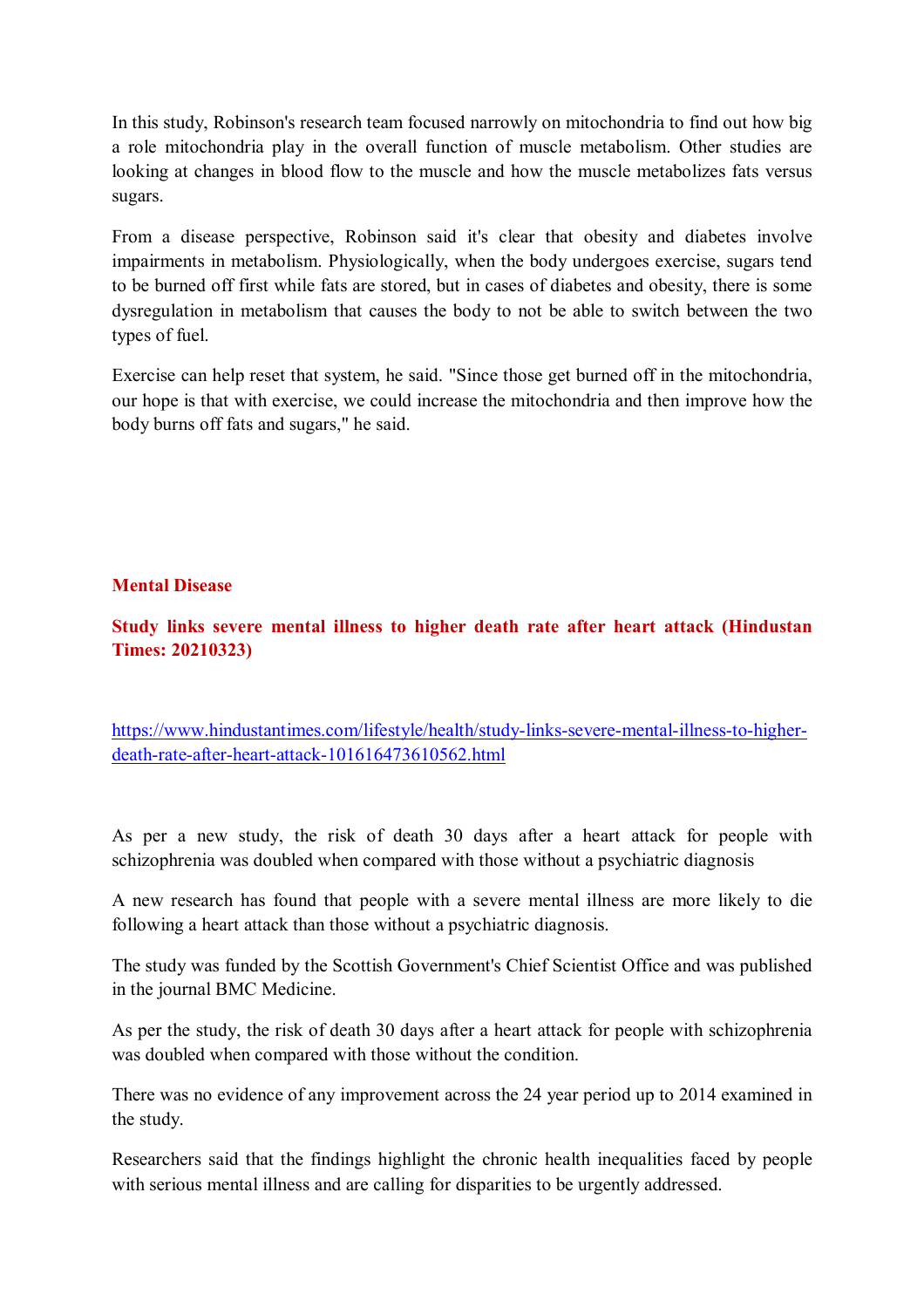Experts at the University of Edinburgh examined anonymous hospital data for more than 235,000 people admitted for heart attack in Scotland from 1991 to 2014.

They compared the risks of death and further heart attack and stroke among heart attack patients with schizophrenia, major depression, or bipolar disorder to patients without a history of mental illness.

The research team found that people with one of these three conditions were more likely to die within 30 days, one year, and five years - and to have another heart attack or stroke compared with those without mental ill-health.

After 30 days, patients with schizophrenia were twice as likely to have died, and patients with bipolar disorder or major depression had a 30-50 per cent increased risk of death.

People with severe mental illness were also less likely to receive revascularisation - an operation to restore blood flow - which researchers said may indicate differences in care.

Researchers said the findings may be due to a number of reasons including poor general health, social exclusion, and possible differences in longer-term treatment.

The research team advised that people with mental health conditions should continue to seek advice from their medical team if they have any concerns about their health.

Dr Caroline Jackson, the lead researcher at the University of Edinburgh's Usher Institute, said, "This study highlights marked and persistent mental health inequalities in heart attack outcomes in Scotland. The underlying reason is likely to be multifactorial and complex and remains poorly understood."

"We need to know how comorbidities and lifestyle factors contribute to these disparities. We also need detailed investigation of the entire patient journey, from heart attack onset to rehabilitation among people with severe mental illness, to identify any areas of weakness in clinical care," Dr Jackson added.

Frances Simpson, CEO of Support in Mind Scotland, who was not involved in this study, said, "Parity of esteem between physical and mental health is imperative if we are to reduce premature deaths. We need to raise awareness amongst physical health professionals of symptoms that can be masked by the side effects of psychiatric medication, and accept that people with mental illness may need more time and support to accept medical procedures."

"Poor physical health is often accepted as an inevitable outcome of living with schizophrenia or bipolar illness, but we believe that everyone has a right to the best possible health care," Simpson concluded.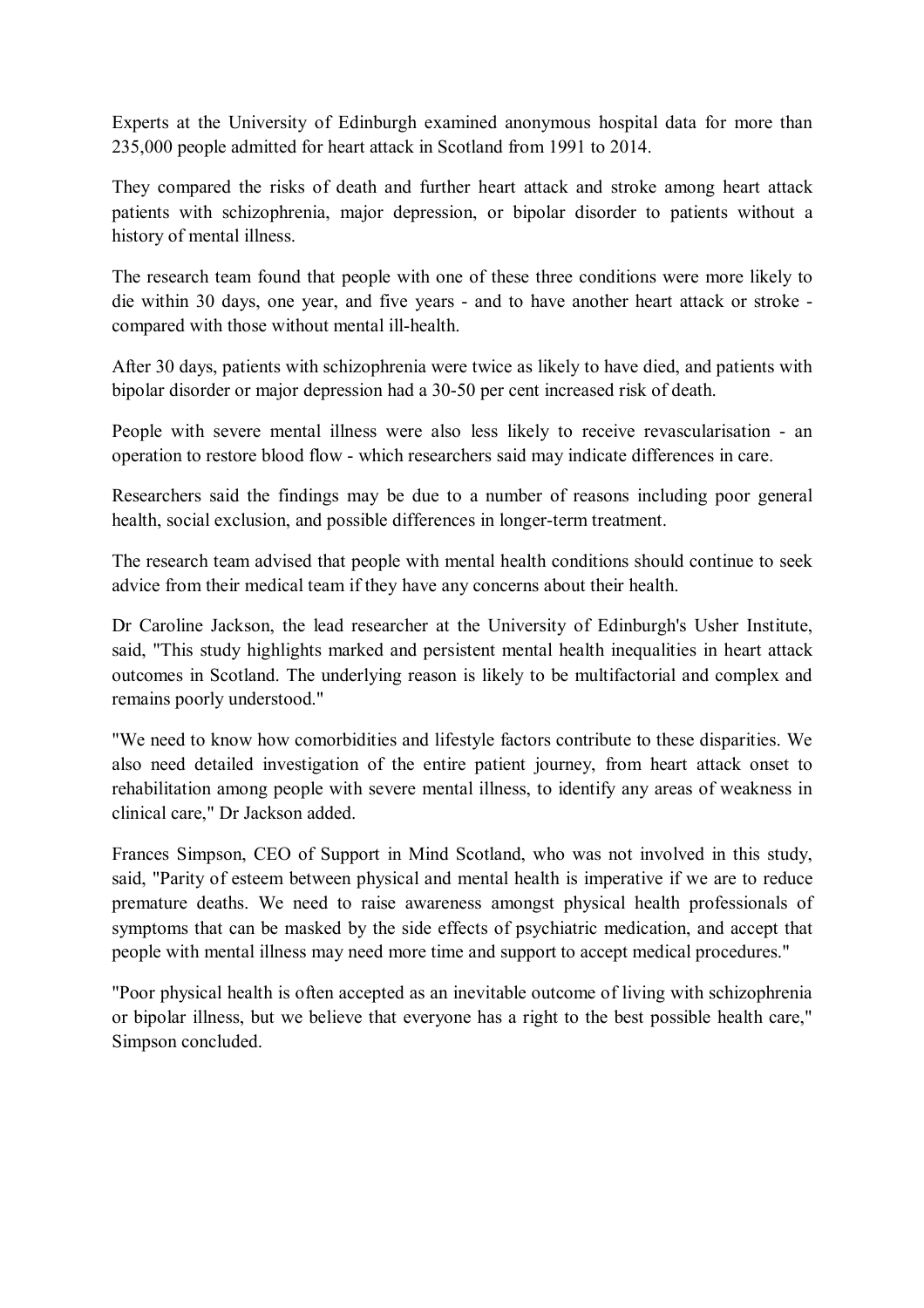#### **AIDS**

#### **The battle against AIDS has slowed down. And UN's new strategy won't be enough (Hindustan Times: 20210323)**

https://www.hindustantimes.com/world-news/the-battle-against-aids-has-slowed-down-andun-s-new-strategy-won-t-be-enough-101616478534076.html

A new UNAIDS document, End inequalities, end AIDS: Global AIDS Strategy 2021-26, to be presented to its Board of Management on March 25, has come at a critical juncture of failing global response to AIDS. The strategy attempts to identify "where, why and for whom the HIV response is not working"

A new UNAIDS document, End inequalities, end AIDS: Global AIDS Strategy 2021-26, to be presented to its Board of Management on March 25, has come at a critical juncture of failing global response to AIDS. The strategy attempts to identify "where, why and for whom the HIV response is not working" and to "build back better, supporting systems for health to be more resilient and place people at the centre".

It bases rest of the strategy on ending inequalities, identified as the most important reason for failed AIDS response. It tries to identify inequalities in every setting that prevent access to services. Inequalities exacerbate the spread of not just HIV but many communicable diseases, with Covid-19 being the latest example. But basing the entire strategy on correcting inequalities as a precondition for ending AIDS runs the risk of non-performance by countries who are indifferent to addressing such imbalances and where the programmes are failing and infections are on the rise.

The missing piece in the document was a bold, honest and impartial assessment of why the response has not been working. The roles played by country leadership, the joint United Nations (UN) programme, donors and civil society should have been critically analysed and lessons learnt identified to lay the foundation for a new well thought out strategy for the next five years.

A perimeter fence is constructed around what is officially known as a vocational skills education centre in Dabancheng in Xinjiang Uighur Autonomous Region, China.

Australia, New Zealand welcome sanctions against Chinese over Uighur abuses

Japan agreed in August to support expanding the Matarbari plant with three additional units planned in a second phase of construction, according to a Japanese government official, who asked not to be identified citing policy.

Japan eyes overseas coal units in Bangladesh, ignores climate pressure